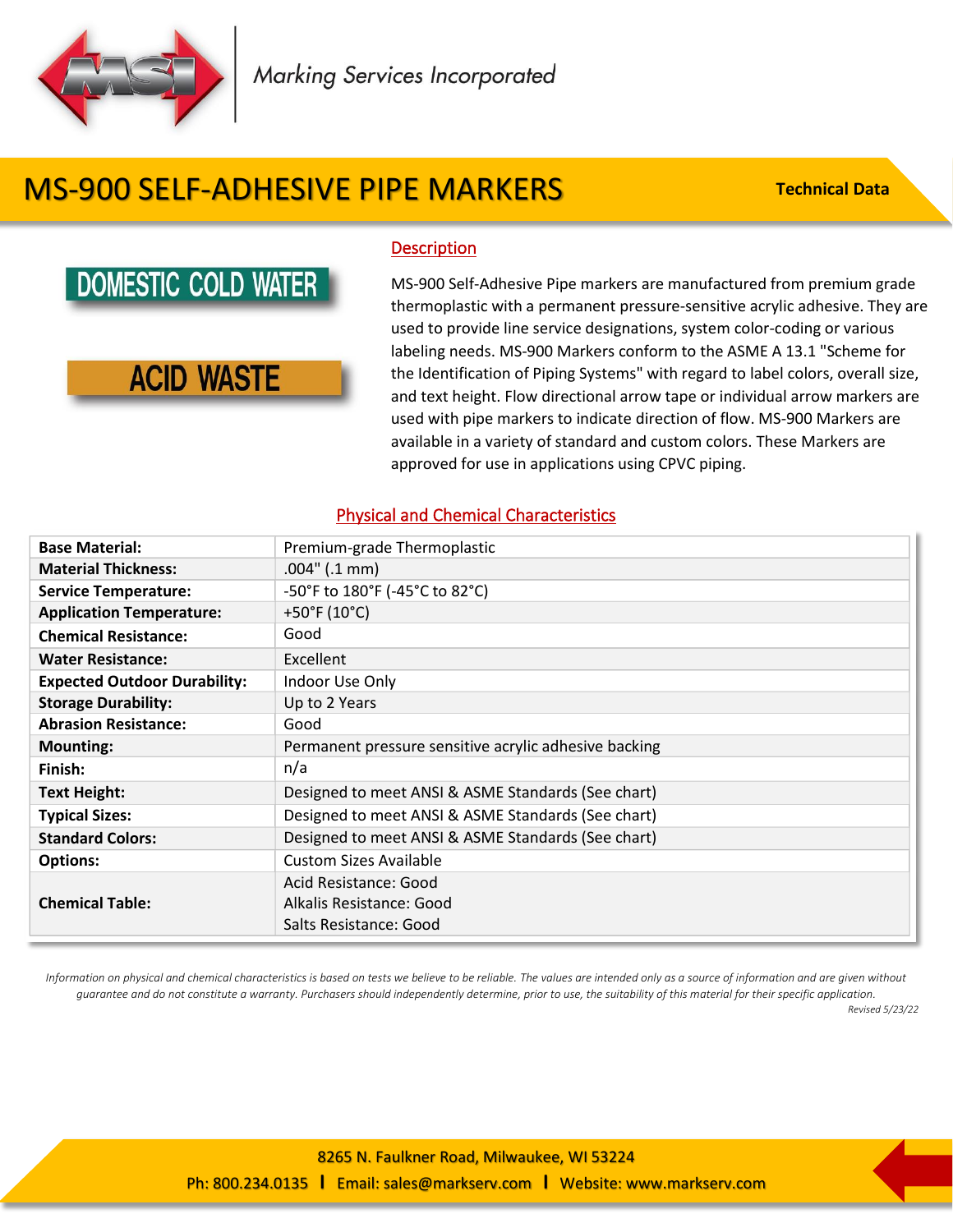

# **MS-900 SELF-ADHESIVE PIPE MARKERS** Technical Data

### Label Sizes and Text Heights

| <b>Marker Size</b>      | <b>Pipe Diameter</b><br>(Including insulation) | <b>Marker Style</b> | <b>Color Field</b> | <b>Text Height</b> |
|-------------------------|------------------------------------------------|---------------------|--------------------|--------------------|
| $1'' \times 8''$        | $3/4" - 2-1/4"$                                | A                   | 8" long            | 3/4"               |
| $2 - 1/4'' \times 13''$ | $2 - 1/2" - 7 - 7/8"$                          | B                   | 13" long           | $1 - 3/4"$         |
| $4'' \times 24''$       | $8'' - 10''$                                   |                     | 24" long           | $2 - 1/2"$         |
| $4'' \times 32''$       | Over 10"                                       | D                   | 32" long           | $3-1/2"$           |

#### Designation of Colors (ASME A13.1-2015 & ANSI Z535-2017)

| Designation of Colors - ASME A13.1-2015 & ANSI Z535-2017 Standards |                        |               |  |  |  |
|--------------------------------------------------------------------|------------------------|---------------|--|--|--|
| Classification                                                     | <b>Color Scheme</b>    |               |  |  |  |
| <b>Defined Applications</b>                                        |                        |               |  |  |  |
| Fire quenching liquids                                             | White text on red      | <b>Sample</b> |  |  |  |
| Toxic and corrosive fluids                                         | Black text on orange   | <b>Sample</b> |  |  |  |
| Flammable fluids                                                   | Black text on yellow   | <b>Sample</b> |  |  |  |
| Combustible fluids                                                 | White text on brown    | <b>Sample</b> |  |  |  |
| Potable, cooling, boiler feed<br>and other water                   | White text<br>on green | <b>Sample</b> |  |  |  |
| Compressed air                                                     | White text on blue     | <b>Sample</b> |  |  |  |
| <b>Undefined Applications</b>                                      |                        |               |  |  |  |
| Defined by user                                                    | White text on purple   | <b>Sample</b> |  |  |  |
| Defined by user                                                    | Black text on white    | <b>Sample</b> |  |  |  |
| Defined by user                                                    | White text on gray     | <b>Sample</b> |  |  |  |
| Defined by user                                                    | White text on black    | <b>Sample</b> |  |  |  |